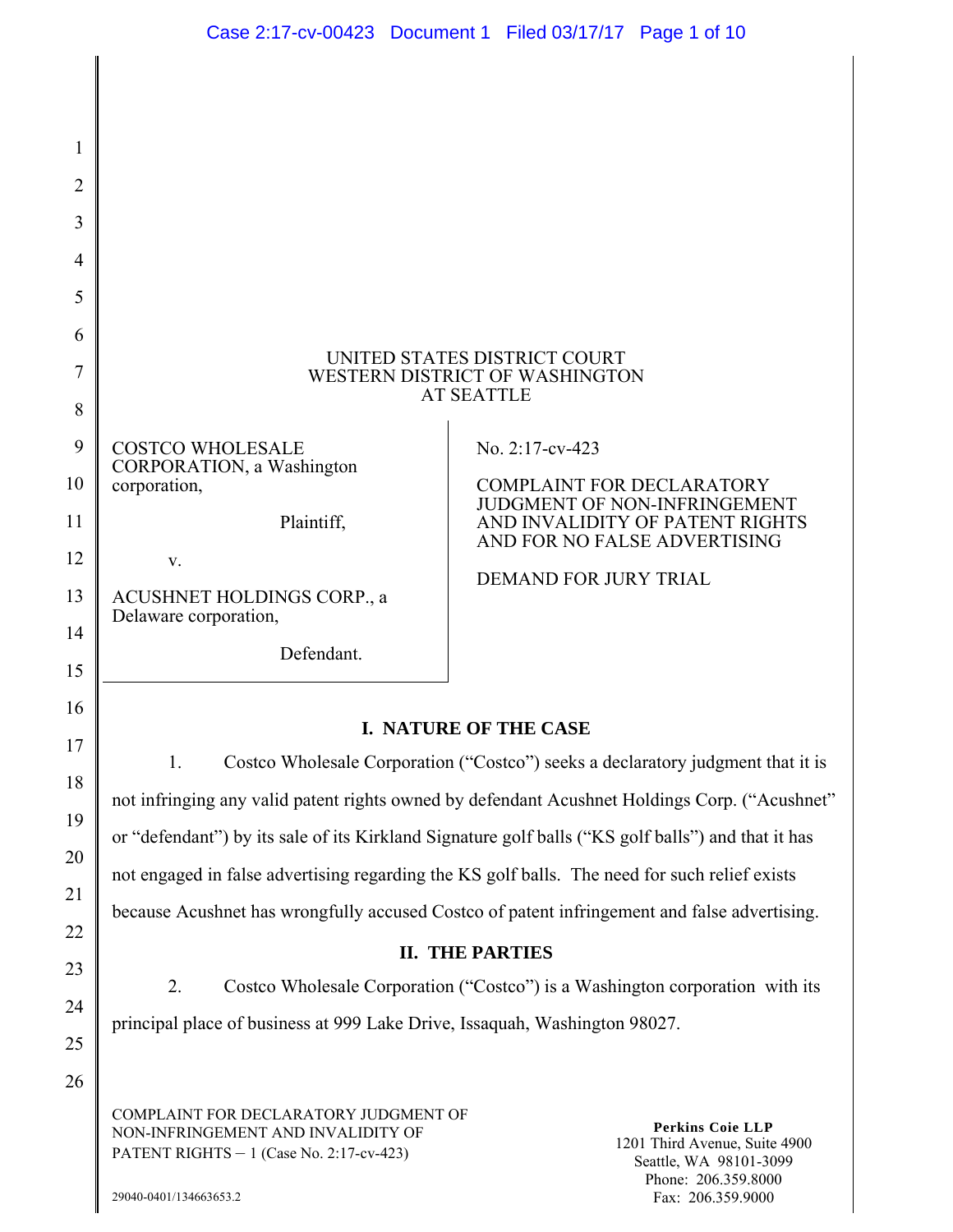1 2 3 3. Defendant Acushnet Holdings Corp. ("Acushnet") is, on information and belief, a Delaware corporation with its principal place of business at 215 Duchaine Blvd., New Bedford, Massachusetts 02745.

4

#### **III. JURISDICTION AND VENUE**

5 6 7 4. The Court has original jurisdiction over the claims because they arise under 28 U.S.C. §§ 2201 (declaratory judgment), 1331 (federal question) and 1338 (patent and Lanham Act).

8 9 10 11 5. Venue is proper under 28 U.S.C. § 1391(b)(1) because Acushnet does business in and is subject to personal jurisdiction in the this district for the claims asserted herein in and § 1391(b)(2) because a substantial part of the events or omissions giving rise to the claim occurred in this district.

12

#### **IV. BACKGROUND FACTS**

13 14 15 16 17 18 19 20 21 6. Costco is a membership-based retailer that is committed to bringing quality products to its members at low prices. In addition to selling name brand merchandise, Costco owns registered trademark rights to KIRKLAND SIGNATURE ("KS"), and sells a variety of items under that brand. In 2016, Costco introduced its KS golf ball, a golf ball that Costco sold at approximately \$15 per dozen. The KS golf ball sold out quickly, and was praised by golfers and experts as a golf ball of tremendous quality and value. Many reviewers compared the KS golf ball to higher-priced "tour quality" golf balls sold by national brands, such as Titleist, Callaway, and TaylorMade. Even though the Costco KS golf ball has sold out, Costco plans to continue to sell the KS golf ball.

22 23 24 25 26 7. In response to the popularity of the KS golf ball, Acushnet sent Costco a threatening letter, wrongfully accusing Costco of infringing 11 Acushnet patents based on its sale of the KS golf ball and engaging in false advertising based on its Kirkland Signature guarantee that all Kirkland Signature products "meet or exceed the quality standards of leading national brands."

 COMPLAINT FOR DECLARATORY JUDGMENT OF NON-INFRINGEMENT AND INVALIDITY OF PATENT RIGHTS – 2 (Case No. 2:17-cv-423)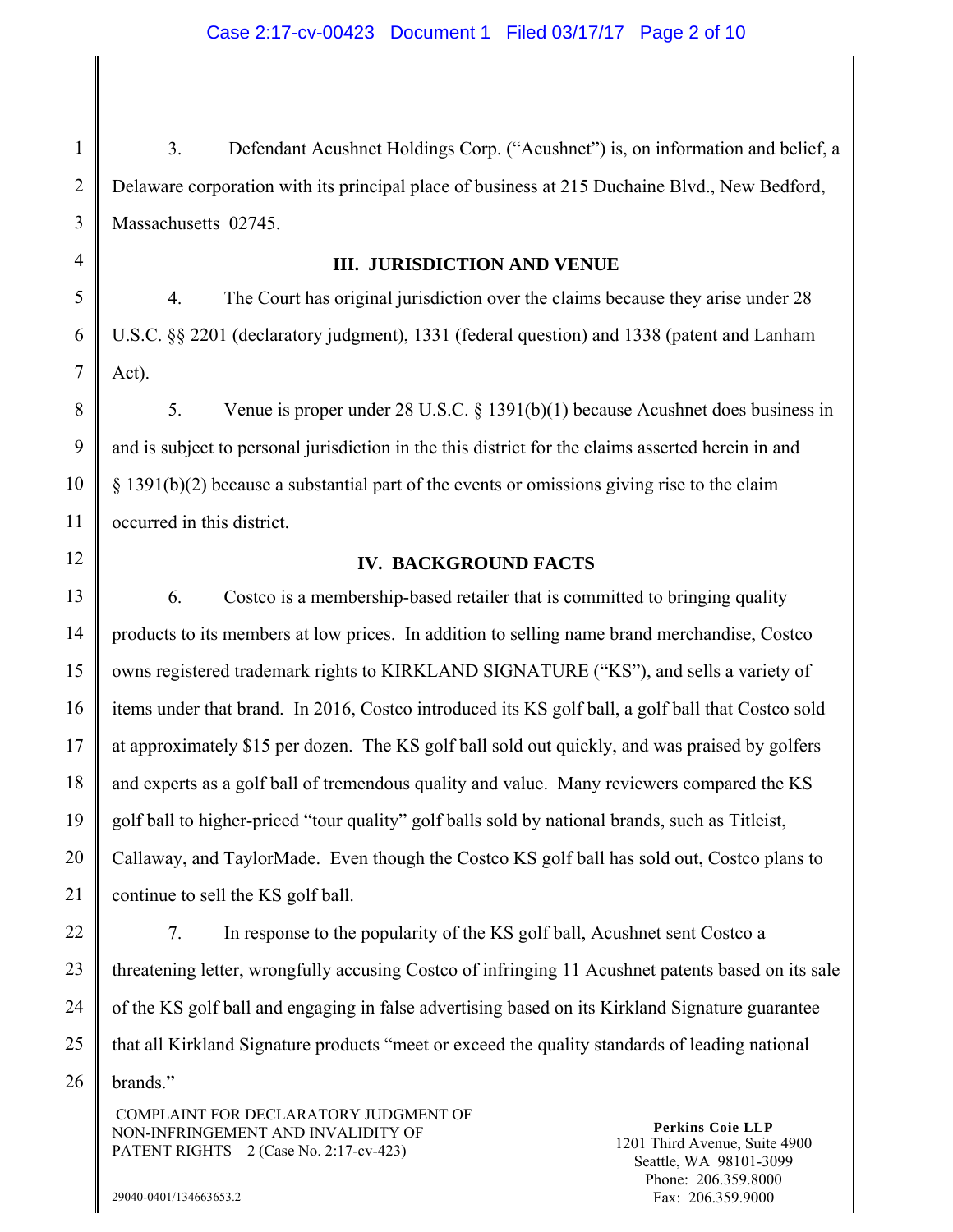## Case 2:17-cv-00423 Document 1 Filed 03/17/17 Page 3 of 10

1 2 3 8. A justiciable controversy exists as to whether Costco is infringing any valid patent rights owned by Acushnet as a result of Costco's sale of the KS golf ball or has engaged in any false advertising in connection with such golf ball.

4 5 6 7 8 9 9. Costco's sales of the KS golf ball do not infringe any valid patent rights owned by Acushnet, including any valid patent claims identified by Acushnet in its correspondence. Accordingly, Costco respectfully requests that the Court issue a declaratory judgment confirming that Costco is not infringing any Acushnet patent rights as a result of its sale of the KS golf ball, including any valid patent claims identified by Acushnet. The specific patents identified by Acushnet are listed below.

- 10
- 11

12

13

14

15

16

17

18

19

20

21

22

23

24

25

### **V. REQUEST FOR DECLARATORY JUDGMENT CONCERNING U.S. PATENT NO. 6,994,638**

10. Costco re-alleges paragraphs 1 through 9 above as if fully set forth herein.

11. Costco is not infringing any valid claims of U.S. Patent No. 6,994,638 ("the '638 patent"). Acushnet has accused Costco of infringing claim 1 of the '638 patent. Costco's sales of the KS golf ball do not constitute infringement of claim 1 of the '638 patent, however, because, among other things, the Shore D hardness of the center core of the KS ball is not "at least about 10 points" less than the Shore D hardness of the outer core.

12. The '638 patent is invalid under 35 U.S.C. §§ 102, 103 and/or 112. The claims are invalid under 35 U.S.C. §§ 102 and/or 103, for example, in light of U.S. Patent No.

6,468,169 and other prior art publications and activities.

13. Costco is entitled to a declaratory judgment that it has not infringed any claims of the '638 patent and that the patent is invalid.

### **VI. REQUEST FOR DECLARATORY JUDGMENT CONCERNING U.S. PATENT NO. 8,123,632**

14. Costco re-alleges paragraphs 1 through 13 above as if fully set forth herein.

15. Costco is not infringing any valid claims of U.S. Patent No. 8,123,632 ("the '632

26 patent"). Acushnet has accused Costco of infringing claim 17 of the '632 patent. Costco's sales

 COMPLAINT FOR DECLARATORY JUDGMENT OF NON-INFRINGEMENT AND INVALIDITY OF PATENT RIGHTS – 3 (Case No. 2:17-cv-423)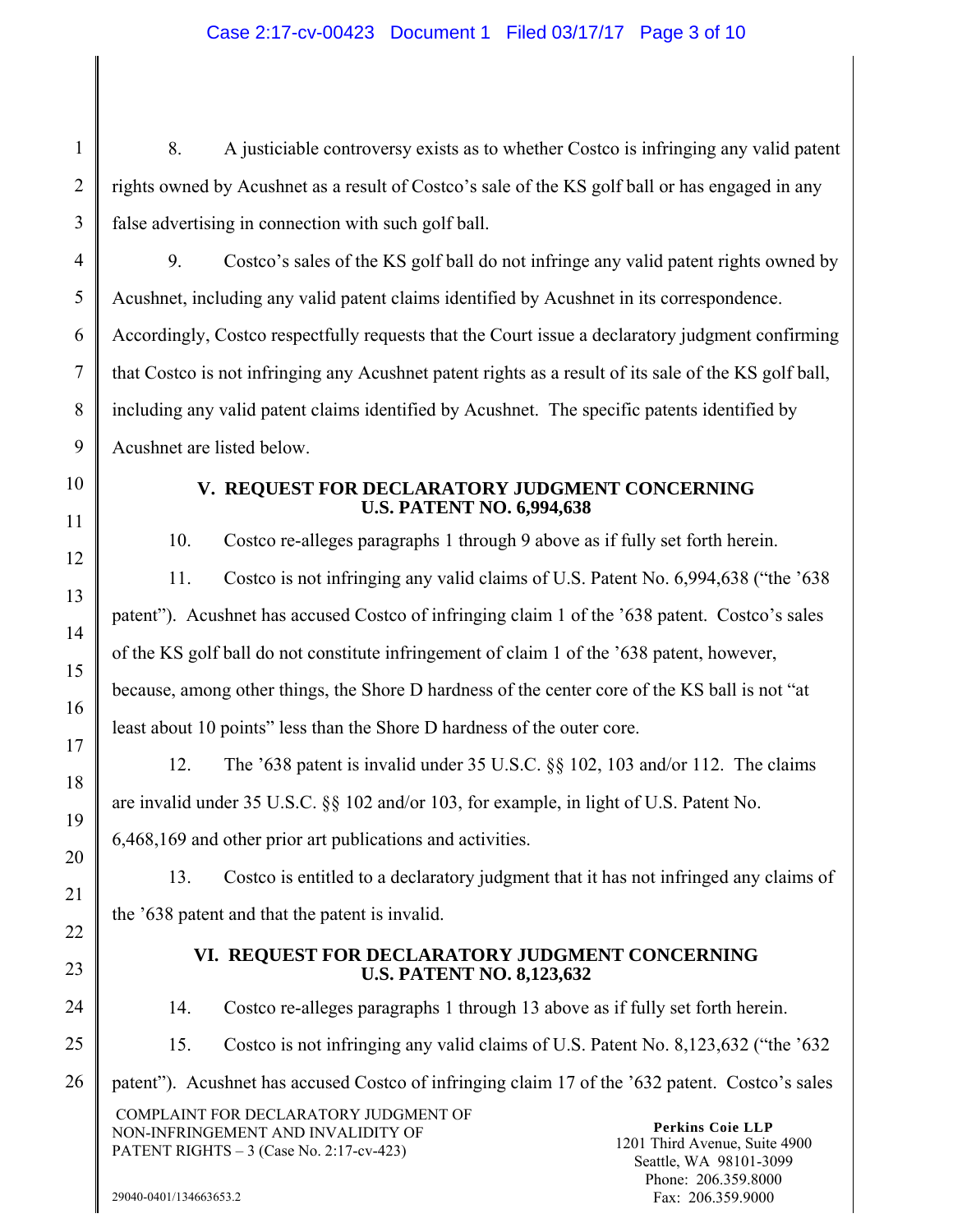### Case 2:17-cv-00423 Document 1 Filed 03/17/17 Page 4 of 10

of the KS ball do not constitute infringement of claim 17, however, because, at the least, the surface hardness of the outer core of the KS ball is not 75 Shore C or greater.

16. The '632 patent is invalid under 35 U.S.C. §§ 102, 103 and/or 112. The claims are invalid under 35 U.S.C. §§ 102 and/or 103, for example, in light of U.S. Publication No. 2007/0281802 and other prior art publications and activities.

17. Costco is entitled to a declaratory judgment that it has not infringed any claims of the '632 patent and that the patent is invalid.

1

2

3

4

5

6

7

8

9

10

11

12

13

14

15

16

17

18

19

20

22

23

#### **VII. REQUEST FOR DECLARATORY JUDGMENT CONCERNING U.S. PATENT NO. 8,444,507**

18. Costco re-alleges paragraphs 1 through 17 above as if fully set forth herein.

19. Costco is not infringing any valid claims of U.S. Patent No. 8,444,507 ("the '507

patent"). Acushnet has accused Costco of infringing claim 17 of the '507 patent. Costco sales of the KS golf ball do not constitute infringement of claim 17 of the '507 patent because, at the least, the KS ball does not have an outer core with a surface hardness of about 75 Shore C or greater.

20. The '507 patent is invalid under 35 U.S.C. §§ 102, 103 and/or 112. The claims are invalid under 35 U.S.C. §§ 102 and/or 103, for example, in light of U.S. Publication No. 2007/0281802 and other prior art publications and activities.

21. Costco is entitled to a declaratory judgment that it has not infringed any claims of the '507 patent and that the patent is invalid.

21

#### **VIII. REQUEST FOR DECLARATORY JUDGMENT CONCERNING U.S. PATENT NO. 9,320,944**

22. Costco re-alleges paragraphs 1 through 21 above as if fully set forth herein.

23. Costco is not infringing any valid claims of U.S. Patent No. 9,320,944 ("the '944

24 patent"). Acushnet has accused Costco of infringing claim 1 of the '944 patent. Costco's sales

25 of the KS golf ball do not constitute infringement of claim 1 of the '944 patent, however,

26

 COMPLAINT FOR DECLARATORY JUDGMENT OF NON-INFRINGEMENT AND INVALIDITY OF PATENT RIGHTS – 4 (Case No. 2:17-cv-423)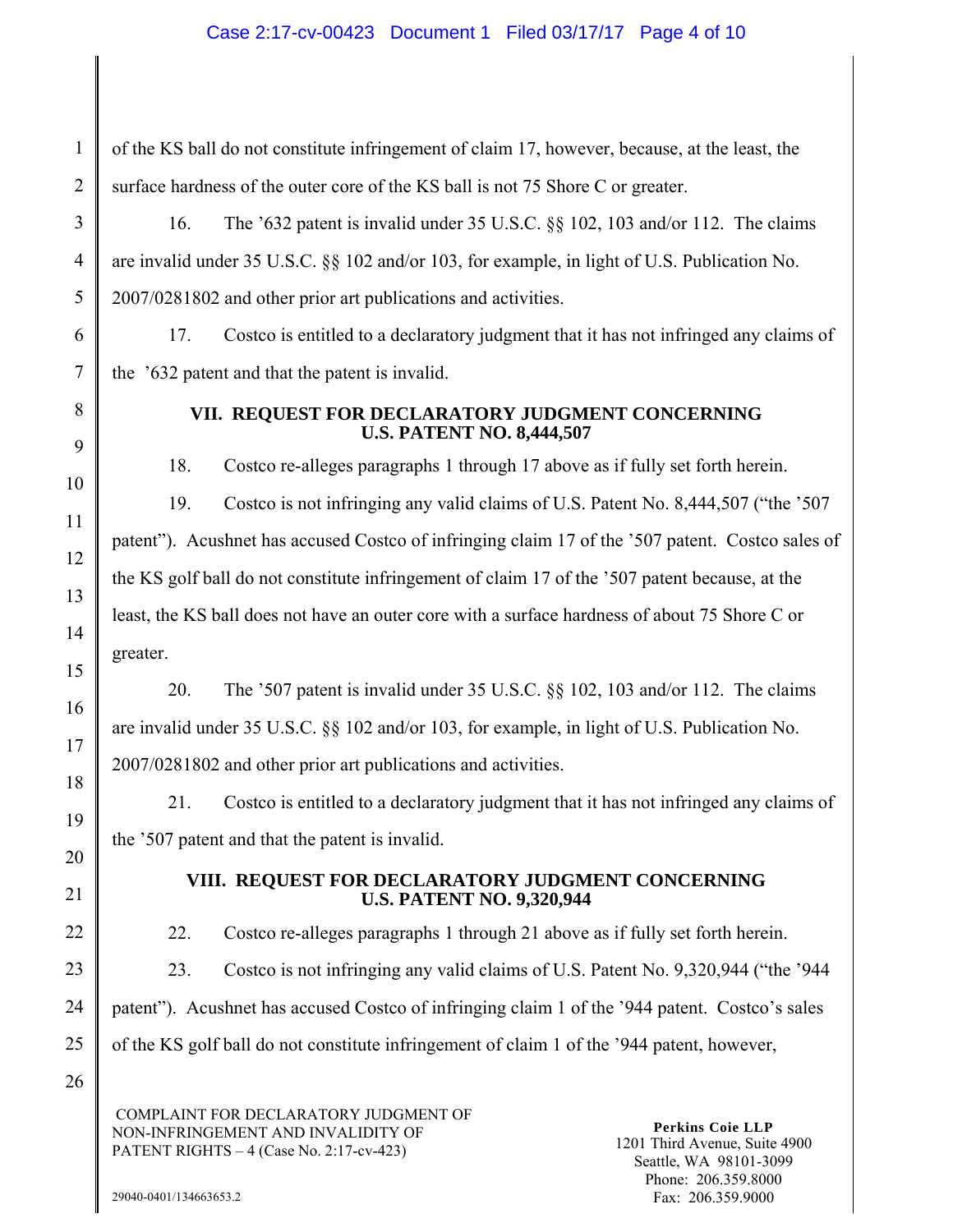#### Case 2:17-cv-00423 Document 1 Filed 03/17/17 Page 5 of 10

because, at the least, the KS ball does not an have an outer core with a surface hardness of "at least about 85 Shore C."

24. The '944 patent is invalid under 35 U.S.C. §§ 102, 103 and/or 112. The claims are invalid under 35 U.S.C. §§ 102 and/or 103, for example, in light of WO98/43709 Publication, U.S. Publication No. 2002/0144466, and other prior art publications and activities.

25. Costco is entitled to a declaratory judgment that it has not infringed any claims of the '944 patent and that the patent is invalid.

1

2

3

4

5

6

7

8

9

10

11

12

13

14

15

16

17

18

19

20

21

22

23

24

#### **IX. REQUEST FOR DECLARATORY JUDGMENT CONCERNING U.S. PATENT NO. 8,025,593**

26. Costco re-alleges paragraphs 1 through 25 above as if fully set forth herein.

27. Costco is not infringing any valid claims of U.S. Patent No. 8,025,593 ("the '593 patent"). Acushnet has accused Costco of infringing claim 1 of the '593 patent. Costco's sales of the KS golf ball do not constitute infringement of claim 1 of the '593 patent, however, because at the least, the surface hardness of the inner core of the KS golf ball is not less than either of the outer surface hardness or inner surface hardness of the outer core by 5 Shore C or greater.

28. The '593 patent is invalid under 35 U.S.C. §§ 102, 103 and/or 112. The claims are invalid under 35 U.S.C. §§ 102 and/or 103, for example, in light of U.S. Patent No. 6,468,169 and other prior art publications and activities.

29. Costco is entitled to a declaratory judgment that it has not infringed any claims of the '593 patent and that the patent is invalid.

#### **X. REQUEST FOR DECLARATORY JUDGMENT CONCERNING U.S. PATENT NO. 8,257,201**

30. Costco re-alleges paragraphs 1 through 29 above as if fully set forth herein.

31. Costco is not infringing any valid claims of U.S. Patent No. 8,257,201 ("the '201

25 patent"). Acushnet has accused Costco of infringing claim 1 of the '201 patent. Costco's sales

26 of the KS golf ball do not constitute infringement of claim 1 of the '201 patent, however,

 COMPLAINT FOR DECLARATORY JUDGMENT OF NON-INFRINGEMENT AND INVALIDITY OF PATENT RIGHTS – 5 (Case No. 2:17-cv-423)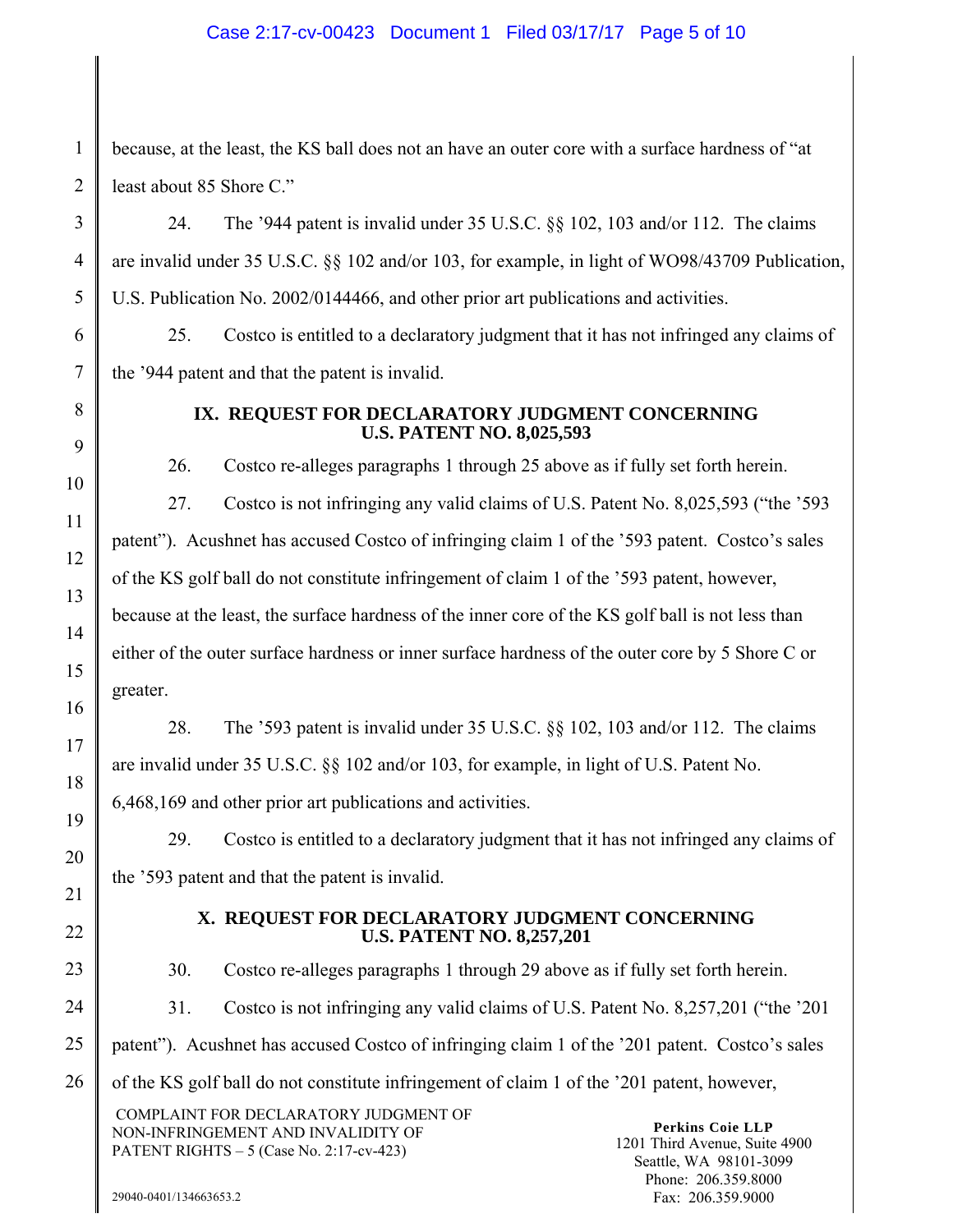### Case 2:17-cv-00423 Document 1 Filed 03/17/17 Page 6 of 10

because, at the least, the surface hardness of the inner core is not less than either of the outer surface hardness or inner surface hardness of the outer core by 3 Shore D or greater.

32. The '201 patent is invalid under 35 U.S.C. §§ 102, 103 and/or 112. The claims are invalid under 35 U.S.C. §§ 102 and/or 103, for example, in light of U.S. Patent No. 6,468,169 and other prior art publications and activities.

33. Costco is entitled to a declaratory judgment that it has not infringed any claims of the '201 patent and that the patent is invalid.

1

2

3

4

5

6

7

8

9

10

11

12

13

14

15

16

17

18

19

20

22

23

#### **XI. REQUEST FOR DECLARATORY JUDGMENT CONCERNING U.S. PATENT NO. 7,331,878**

34. Costco re-alleges paragraphs 1 through 33 above as if fully set forth herein.

35. Costco is not infringing any valid claims of U.S. Patent No. 7,331,878 ("the '878 patent"). Acushnet has accused Costco of infringing the '878 patent but has not identified any specific claims. Costco's sales of the KS golf ball do not constitute infringement of any of the claims of the '878 patent, however, because, at the least, the Coefficient of Restitution (COR) for the first three layers of the KS ball is not .003 less than the COR for the finished ball.

36. The '878 patent is invalid under 35 U.S.C. §§ 102, 103 and/or 112. The claims are invalid under 35 U.S.C. §§ 102 and/or 103, for example, in light of WO00/57963 and other prior art publications and activities.

37. Costco is entitled to a declaratory judgment that it has not infringed any claims of the '878 patent and that the patent is invalid.

21

#### **XII. REQUEST FOR DECLARATORY JUDGMENT CONCERNING U.S. PATENT NO. 6,358,161**

38. Costco re-alleges paragraphs 1 through 37 above as if fully set forth herein.

39. Costco is not infringing any valid claims of U.S. Patent No. 6,358,161 ("the '161

24 patent"). Acushnet has accused Costco of infringing claim 7 of the '161 patent. Costco's sales

25 of the KS golf ball do not constitute infringement of claim 7 of the '161 patent, however,

26

 COMPLAINT FOR DECLARATORY JUDGMENT OF NON-INFRINGEMENT AND INVALIDITY OF PATENT RIGHTS – 6 (Case No. 2:17-cv-423)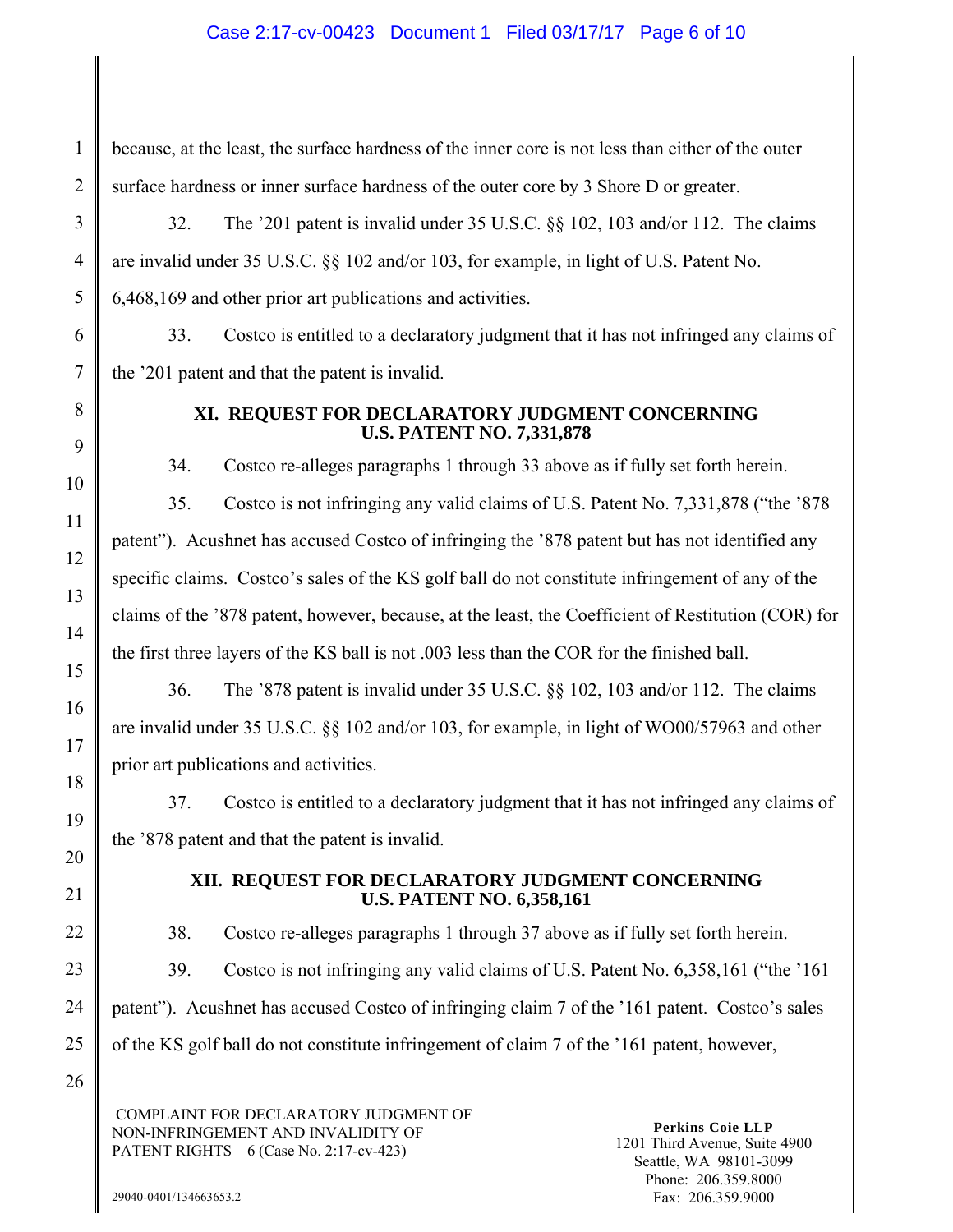because, at the least, dimples on the KS golf ball do not cover more than 80% of the outer surface.

3 4 5 40. The '161 patent is invalid under 35 U.S.C. §§ 102, 103 and/or 112. The claims are invalid under 35 U.S.C. §§ 102 and/or 103, for example, in light of U.S. Patent No. 5,292,132 and other prior art publications and activities.

6 7 41. Costco is entitled to a declaratory judgment that it has not infringed any claims of the '161 patent and that the patent is invalid.

8

9

10

11

12

13

14

15

16

17

18

19

20

22

23

1

2

#### **XIII. REQUEST FOR DECLARATORY JUDGMENT CONCERNING U.S. PATENT NO. 7,887,439**

42. Costco re-alleges paragraphs 1 through 41 above as if fully set forth herein.

43. Costco is not infringing any valid claims of U.S. Patent No. 7,887,439 ("the '439 patent"). Acushnet has accused Costco of infringing claim 1 of the '439 patent. Costco's sales of the KS golf ball do not constitute infringement of claim 1 of the '439 patent, however, because, at the least, no "portion of the plurality of recessed dimples [on the KS ball] have a profile defined by the revolution of a catenary curve…."

44. The '439 patent is invalid under 35 U.S.C. §§ 102, 103 and/or 112. The claims are invalid under 35 U.S.C. §§ 102 and/or 103, for example, in light of U.S. Patent No.

6,796,912, U.S. Patent No. 5,253,872 and other prior art publications and activities.

45. Costco is entitled to a declaratory judgment that it has not infringed any claims of the '439 patent and that the patent is invalid.

21

#### **XIV. REQUEST FOR DECLARATORY JUDGMENT CONCERNING U.S. PATENT NO. 7,641,572**

46. Costco re-alleges paragraphs 1 through 45 above as if fully set forth herein.

47. Costco is not infringing any valid claims of U.S. Patent No. 7,641,572 ("the '572

24 patent"). Acushnet has accused Costco of infringing claim 1 of the '572 patent. Costco's sales

25 of the KS ball do not constitute infringement of the '572 patent, however, because, at the least,

26

 COMPLAINT FOR DECLARATORY JUDGMENT OF NON-INFRINGEMENT AND INVALIDITY OF PATENT RIGHTS – 7 (Case No. 2:17-cv-423)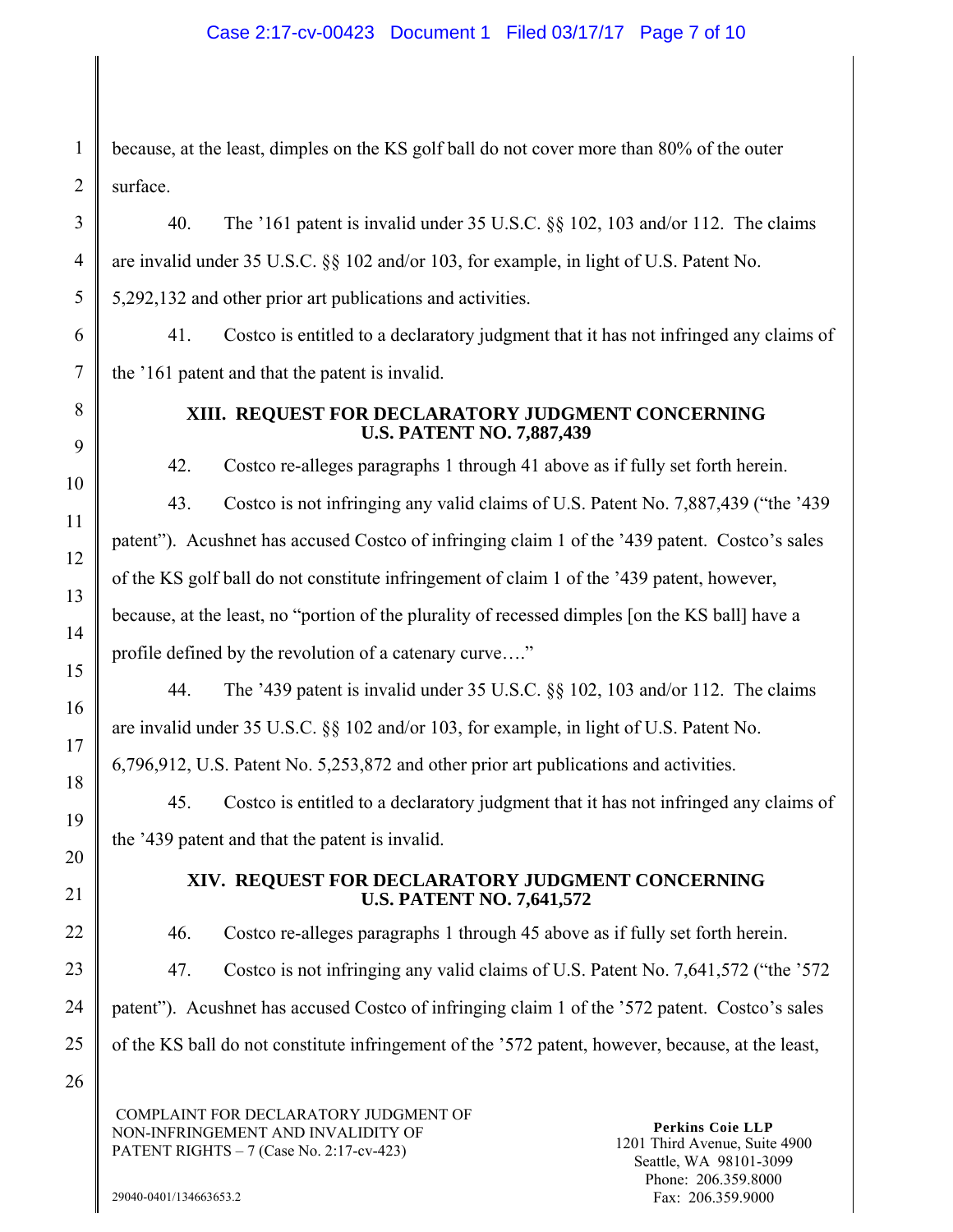#### Case 2:17-cv-00423 Document 1 Filed 03/17/17 Page 8 of 10

no "portion of the plurality of recessed dimples [on the KS ball] have a profile defined by the revolution of a catenary curve…."

3 4 5 6 48. The '572 patent is invalid under 35 U.S.C. §§ 102, 103 and/or 112. The claims are invalid under 35 U.S.C. §§ 102 and/or 103, for example, in light of U.S. Patent No. 6,796,912, U.S. Patent No. 5,575,477, U.S. Patent No. 5,562,552 and other prior art publications and activities.

49. Costco is entitled to a declaratory judgment that it has not infringed any claims of the '572 patent and that the patent is invalid.

9 10

11

12

13

14

15

16

17

18

19

20

21

22

23

24

7

8

1

2

#### **XV. REQUEST FOR DECLARATORY JUDGMENT CONCERNING U.S. PATENT NO. 7,163,472**

50. Costco re-alleges paragraphs 1 through 49 above as if fully set forth herein.

51. Costco is not infringing any valid claims of U.S. Patent No. 7,163,472 ("the '472 patent"). Acushnet has accused Costco of infringing claim 5 of the '472 patent. Costco's sales of the KS ball do not constitute infringement of the '472 patent, however, because, at the least, the dimples on the KS ball are not "defined by the revolution of a Catenary Curve."

52. The '472 patent is invalid under 35 U.S.C. §§ 102, 103 and/or 112. The claims are invalid under 35 U.S.C. §§ 102 and/or 103, for example, in light of prior art golf balls,

including at least five prior art Titleist balls sold by Acushnet, and other prior art publications and activities.

53. Costco is entitled to a declaratory judgment that it has not infringed any claims of the '472 patent and that the patent is invalid.

### **XVI. REQUEST FOR DECLARATORY JUDGMENT CONCERNING CLAIM OF FALSE ADVERTISING**

54. Costco re-alleges paragraphs 1 through 53 above as if fully set forth herein.

55. Acushnet has accused Costco of false advertising based on its Kirkland Signature

25 guarantee, which is not specific to the KS golf ball, and which states that Kirkland Signature

26 products "meet or exceed the quality standards of leading national brands."

 COMPLAINT FOR DECLARATORY JUDGMENT OF NON-INFRINGEMENT AND INVALIDITY OF PATENT RIGHTS – 8 (Case No. 2:17-cv-423)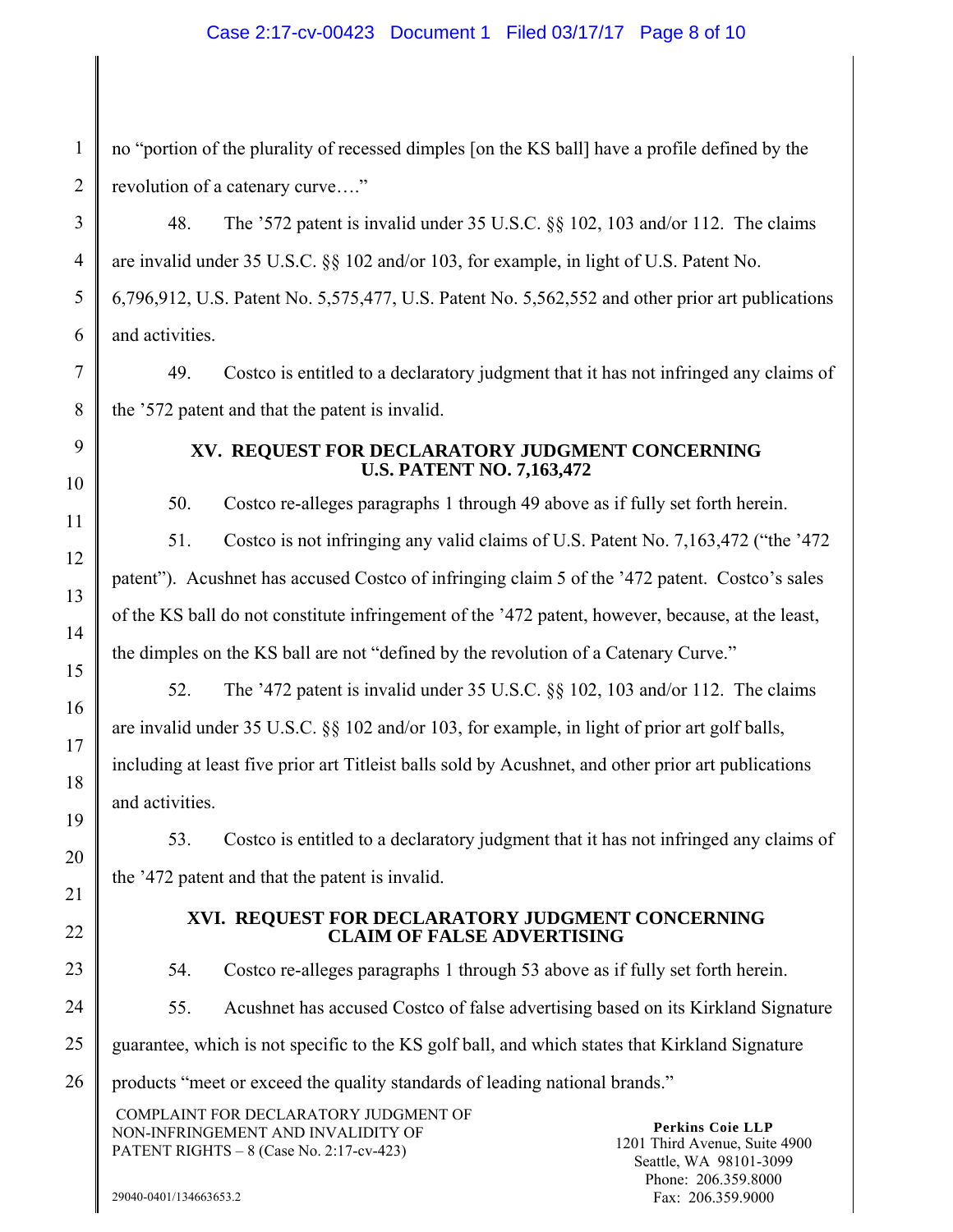# Case 2:17-cv-00423 Document 1 Filed 03/17/17 Page 9 of 10

| $\mathbf{1}$   | 56.                                                                                                | Acushnet asserts that the statement is intended to indicate to a reasonable                                                                                                                                                          |  |
|----------------|----------------------------------------------------------------------------------------------------|--------------------------------------------------------------------------------------------------------------------------------------------------------------------------------------------------------------------------------------|--|
| $\overline{2}$ | consumer that the KS golf ball is the same or of greater quality as Acushnet's Pro V1 golf ball.   |                                                                                                                                                                                                                                      |  |
| 3              | 57.                                                                                                | Costco has never publicly compared the KS ball with any Acushnet ball,                                                                                                                                                               |  |
| $\overline{4}$ | including Acushnet's Pro V1 golf balls.                                                            |                                                                                                                                                                                                                                      |  |
| 5              | 58.                                                                                                | A reasonable consumer would not interpret the Kirkland Signature guarantee as                                                                                                                                                        |  |
| 6              | intended to convey a statement of fact about any specific comparisons of quality between the KS    |                                                                                                                                                                                                                                      |  |
| $\tau$         | ball and any specific manufacturer or ball, including Acushnet and its Pro V1 ball.                |                                                                                                                                                                                                                                      |  |
| 8              | 59.                                                                                                | In addition, to the extent a consumer would interpret the Kirkland Signature                                                                                                                                                         |  |
| 9              | guarantee in that manner, the statement is true. Many individual golfers and golf ball testers and |                                                                                                                                                                                                                                      |  |
| 10             | experts have used and/or tested the KS ball and concluded that it is at least comparable to balls  |                                                                                                                                                                                                                                      |  |
| 11             | sold by other leading national brands, including Acushnet.                                         |                                                                                                                                                                                                                                      |  |
| 12             | 60.                                                                                                | Costco is entitled to a declaratory judgment that it has not engaged in any false                                                                                                                                                    |  |
| 13             | advertising in connection with the KS golf ball.                                                   |                                                                                                                                                                                                                                      |  |
| 14             | <b>XVII. REQUEST FOR RELIEF</b>                                                                    |                                                                                                                                                                                                                                      |  |
| 15             | Costco seeks the following relief:                                                                 |                                                                                                                                                                                                                                      |  |
| 16             | 1.                                                                                                 | A declaratory judgment that it is not infringing any Acushnet patent rights,                                                                                                                                                         |  |
| 17             | including any valid claims of the patents identified above;                                        |                                                                                                                                                                                                                                      |  |
| 18             | 2.                                                                                                 | A declaratory judgment that the allegedly infringed claims of the Acushnet                                                                                                                                                           |  |
| 19             | patents identified above are invalid in light of 35 U.S.C. §§ 102, 103 and/or 112;                 |                                                                                                                                                                                                                                      |  |
| 20             | 3.                                                                                                 | A permanent injunction enjoining Acushnet from asserting, to Costco or its                                                                                                                                                           |  |
| 21             | customers, that Costco's sales of the KS golf ball constitute infringement of Acushnet's patent    |                                                                                                                                                                                                                                      |  |
| 22             | rights, including the patents identified above;                                                    |                                                                                                                                                                                                                                      |  |
| 23             | 4.                                                                                                 | A declaratory judgment that Costco has not engaged in any false advertising in                                                                                                                                                       |  |
| 24             | connection with its promotion of the KS golf ball;                                                 |                                                                                                                                                                                                                                      |  |
| 25             | 5.                                                                                                 | For an award to Costco of its reasonable attorneys' fees and costs pursuant to 35                                                                                                                                                    |  |
| 26             |                                                                                                    | U.S.C. $\S$ 285 or as otherwise permitted by law; and                                                                                                                                                                                |  |
|                |                                                                                                    | COMPLAINT FOR DECLARATORY JUDGMENT OF<br><b>Perkins Coie LLP</b><br>NON-INFRINGEMENT AND INVALIDITY OF<br>1201 Third Avenue, Suite 4900<br>PATENT RIGHTS - 9 (Case No. 2:17-cv-423)<br>Seattle, WA 98101-3099<br>Phone: 206.359.8000 |  |
|                | 29040-0401/134663653.2                                                                             | Fax: 206.359.9000                                                                                                                                                                                                                    |  |